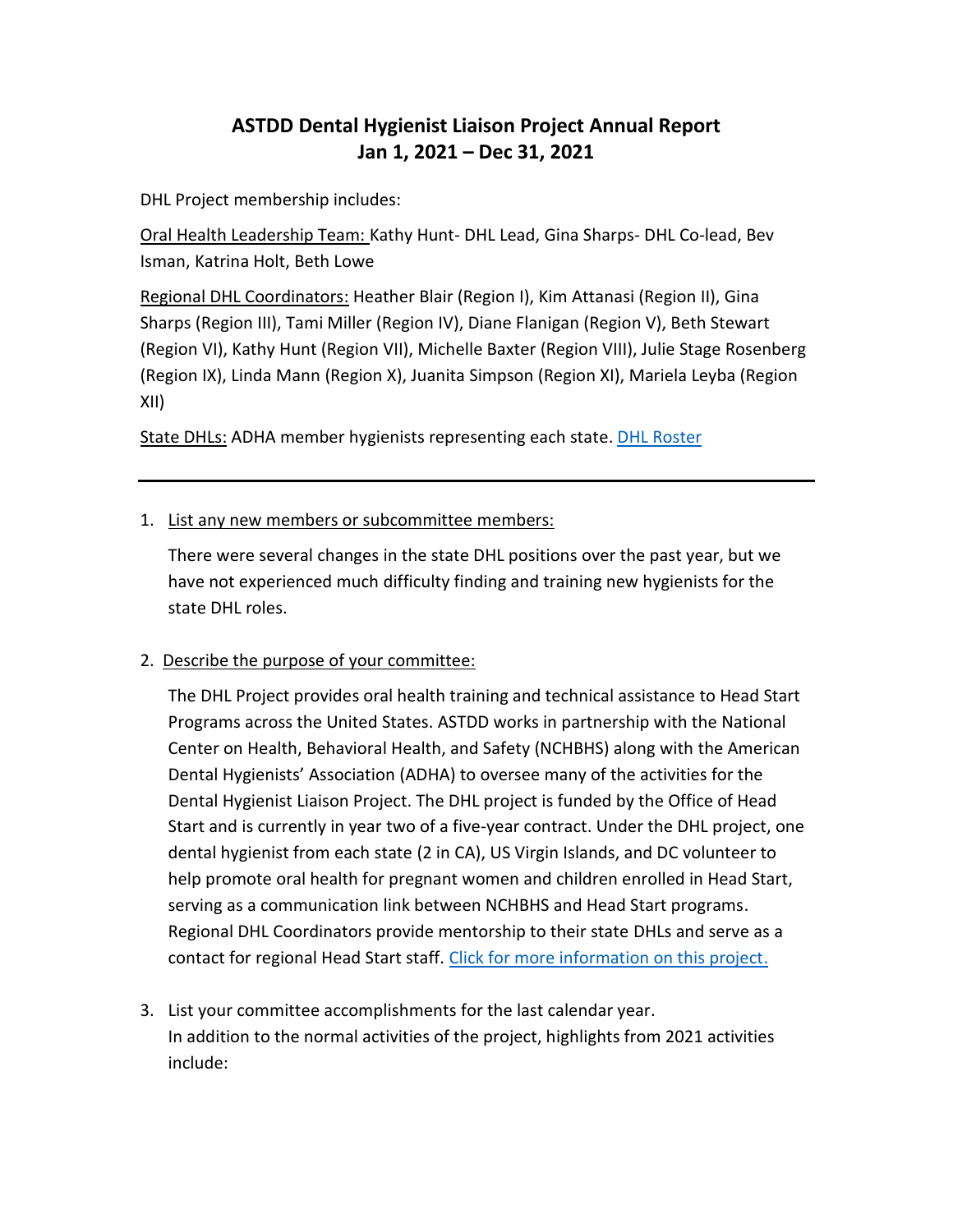- Presented roundtable session *Head Start and the Dental Hygienist Liaison Project: Something to Smile About!* for NOHC 2021.
- Presented *Something to Smile About! Head Start and the DHL project* to the Head Start Regional Health Specialists and introduced new Regional DHL Coordinators for Regions XI (AIAN) and XII (MSHS).
- Five one-hour webinars were provided to DHLs to support their DHL role. Topics included *Using Social Media Messages to Support Head Start Parents and Caregivers during COVID-19, Oral Health and COVID, Introduction to new Head Start NCHBHS, Oral Health & Trauma Informed Care, and Tips for Getting Your Presentation Accepted and Making it Engaging.*
- There were 113 posts on the Head Start discussion list
- Completion of data collection and analysis from the DHL Annual Assessment. In addition to fulfilling the basic role of the DHL, findings included:
	- **–** 40% reported an increase in access to care for Head Start children
	- **–** 18% reported implementing an on-site fluoride varnish program
	- **–** OH Team conducted a day long annual RDHLC meeting virtually.
	- **–** 20% reported that programs used NCHBHS social media materials in educational messages promoting brushing children's teeth with fluoride toothpaste
	- **–** Challenged parents to take photos of family making recipes we've shared
	- **–** Put water bottles in classrooms and encouraged children to drink water throughout the day
	- **–** Most Rewarding Aspects of Being a DHL:
		- Connecting with families and Head Start staff and seeing their genuine appreciation
		- Seeing the work of DHLs makes a difference
		- **■** Training staff on best practices
		- Serving as a point of contact for oral health
		- Emphasizing the importance of oral health on learning and overall health
- Completed a major update for the ASTDD DHL webpage.
- The DHL project and its leaders received the following recognitions in 2021:
	- **–** ASTDD 2021 Distinguished Service Award was presented to Michelle Landrum, former DHL Project lead, for her significant contributions to the DHL project and other early childhood activities
	- **–** DHL Project recognized as ASTDD best practice approach for collaborative partnerships